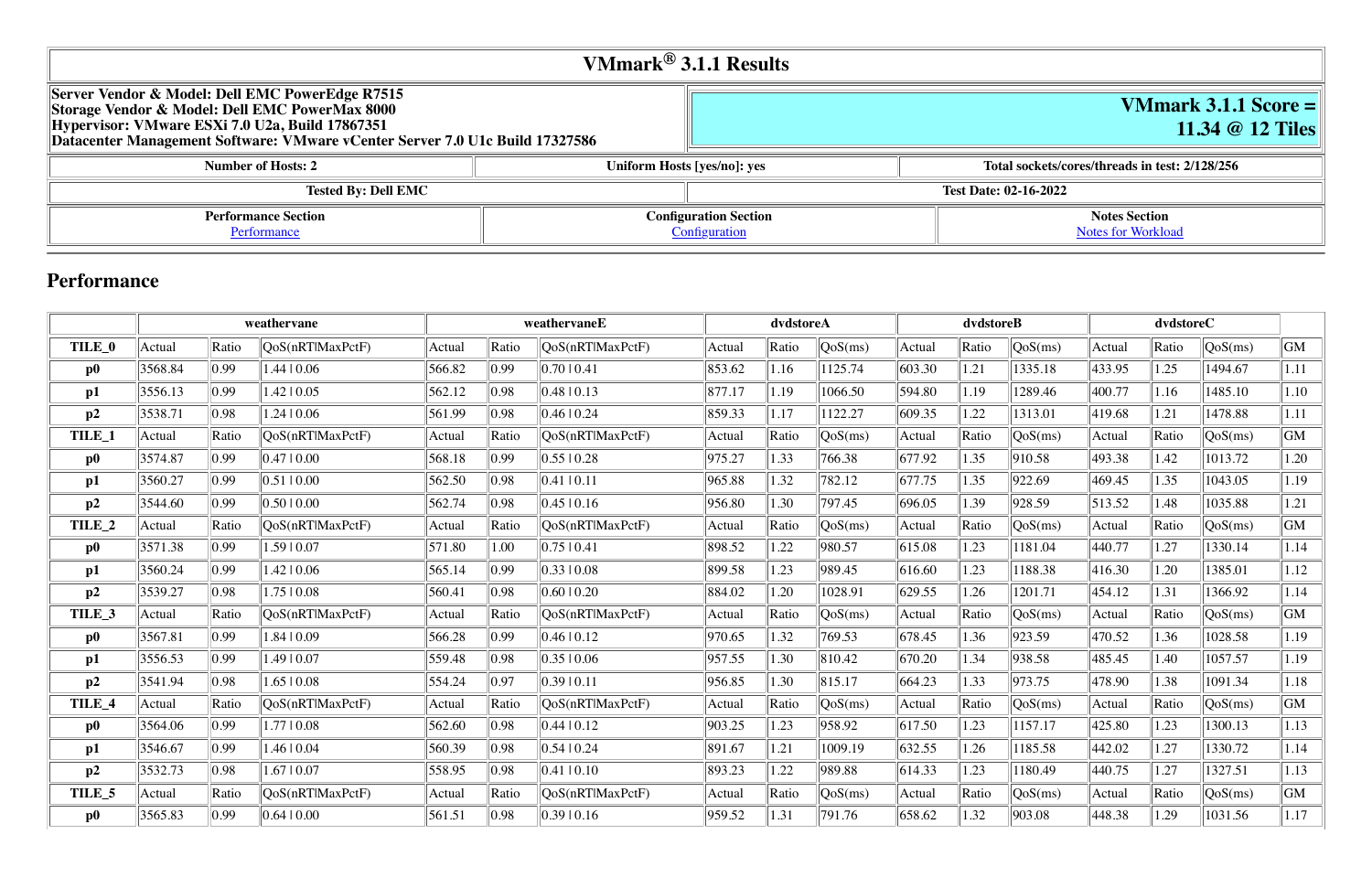| $\mathbf{p1}$  | 3546.29 | 0.99           | $0.63 \mid 0.00$                         | 561.56 | 0.98           | 0.5010.26                | 945.23  | 1.29  | 822.20                         | 718.08 | 1.43  | 929.26           | 507.57 | 1.46       | 1066.74                        | 1.21   |
|----------------|---------|----------------|------------------------------------------|--------|----------------|--------------------------|---------|-------|--------------------------------|--------|-------|------------------|--------|------------|--------------------------------|--------|
| p2             | 3532.77 | 0.98           | $0.62 \mid 0.00$                         | 554.64 | 0.97           | 0.54 0.19                | 956.58  | 1.30  | 791.98                         | 656.40 | 1.31  | 911.72           | 471.25 | 1.36       | 1036.72                        | 1.17   |
| TILE_6         | Actual  | Ratio          | QoS(nRTlMaxPctF)                         | Actual | Ratio          | QoS(nRTlMaxPctF)         | Actual  | Ratio | QoS(ms)                        | Actual | Ratio | QoS(ms)          | Actual | Ratio      | $\sqrt{\text{QoS}(\text{ms})}$ | GM     |
| $\bf p0$       | 3577.41 | 0.99           | 0.7910.00                                | 565.46 | 0.99           | 0.3710.22                | 906.60  | 1.23  | 952.86                         | 626.65 | 1.25  | 1126.08          | 428.10 | 1.23       | 1288.07                        | 1.13   |
| p1             | 3564.25 | 0.99           | 0.7810.00                                | 562.22 | 0.98           | 0.49 0.21                | 907.35  | 1.24  | 938.24                         | 656.77 | 1.31  | 1081.88          | 476.57 | 1.37       | 1221.67                        | 1.17   |
| p2             | 3552.09 | 0.99           | $0.82 \mid 0.00$                         | 559.63 | 0.98           | $ 0.61 $ 0.34            | 923.55  | 1.26  | 890.56                         | 637.58 | 1.27  | 1064.89          | 440.43 | 1.27       | 1191.89                        | 1.14   |
| TILE_7         | Actual  | Ratio          | QoS(nRTlMaxPctF)                         | Actual | Ratio          | QoS(nRTlMaxPctF)         | Actual  | Ratio | $\sqrt{\text{QoS}(\text{ms})}$ | Actual | Ratio | QoS(ms)          | Actual | Ratio      | QoS(ms)                        | GM     |
| $\bf p0$       | 3574.05 | 0.99           | 0.9010.02                                | 570.46 | 1.00           | 0.68 0.29                | 951.20  | 1.30  | 822.72                         | 670.35 | 1.34  | 952.27           | 463.62 | 1.34       | 1078.04                        | 1.18   |
| $\mathbf{p1}$  | 3553.01 | 0.99           | 0.8710.02                                | 564.15 | $ 0.99\rangle$ | 0.59 0.18                | 956.50  | 1.30  | 797.96                         | 692.67 | 1.38  | 942.74           | 488.20 | 1.41       | 1055.57                        | 1.20   |
| p2             | 3540.61 | 0.98           | 1.00   0.02                              | 523.79 | $ 0.92\rangle$ | 0.42  0.04               | 963.25  | 1.31  | 789.25                         | 655.50 | 1.31  | 921.51           | 467.50 | 1.35       | 1042.65                        | 1.16   |
| TILE_8         | Actual  | Ratio          | QoS(nRTlMaxPctF)                         | Actual | Ratio          | QoS(nRTlMaxPctF)         | Actual  | Ratio | QoS(ms)                        | Actual | Ratio | QoS(ms)          | Actual | Ratio      | QoS(ms)                        | GM     |
| $\bf p0$       | 3570.74 | 0.99           | 0.91 0.01                                | 571.53 | 1.00           | 0.9010.48                | 880.98  | 1.20  | 1037.53                        | 606.62 | 1.21  | 1220.97          | 433.85 | 1.25       | 1392.49                        | 1.13   |
| $\mathbf{p1}$  | 3554.10 | 0.99           | 0.8310.01                                | 566.55 | $ 0.99\rangle$ | 0.6010.32                | 892.25  | 1.22  | 1012.30                        | 605.95 | 1.21  | 1207.21          | 435.70 | 1.26       | 1368.96                        | 1.13   |
| p2             | 3538.02 | 0.98           | 0.8910.01                                | 564.50 | 0.99           | 0.36 0.12                | 892.48  | .22   | 999.69                         | 607.60 | 1.21  | 1208.11          | 416.65 | 1.20       | 1371.48                        | $1.11$ |
| TILE_9         | Actual  | Ratio          | QoS(nRTlMaxPctF)                         | Actual | Ratio          | QoS(nRT MaxPctF)         | Actual  | Ratio | QoS(ms)                        | Actual | Ratio | QoS(ms)          | Actual | Ratio      | QoS(ms)                        | GM     |
| $\bf p0$       | 3570.45 | 0.99           | 1.03   0.09                              | 571.12 | 1.00           | 0.7010.30                | 952.77  | 1.30  | 807.53                         | 693.65 | 1.39  | 929.61           | 491.10 | 1.42       | 1045.96                        | 1.20   |
| p1             | 3550.47 | 0.99           | 0.99 0.03                                | 566.44 | 0.99           | 0.50 0.19                | 962.35  | 1.31  | 791.62                         | 670.75 | 1.34  | 941.96           | 465.40 | 1.34       | 1052.45                        | 1.18   |
| p2             | 3536.90 | 0.98           | 1.0510.04                                | 565.79 | $ 0.99\rangle$ | 0.29 0.09                | 952.42  | 1.30  | 806.98                         | 671.02 | 1.34  | 932.86           | 486.32 | 1.40       | 1054.27                        | 1.19   |
| TILE_10        | Actual  | Ratio          | QoS(nRTlMaxPctF)                         | Actual | Ratio          | QoS(nRTlMaxPctF)         | Actual  | Ratio | $\sqrt{\text{QoS}(\text{ms})}$ | Actual | Ratio | QoS(ms)          | Actual | Ratio      | QoS(ms)                        | GM     |
| $\bf p0$       | 3571.88 | 0.99           | $0.83 \pm 0.00$                          | 566.54 | 0.99           | 0.58 0.46                | 879.88  | 1.20  | 1040.14                        | 627.98 | 1.25  | 1214.71          | 452.73 | 1.31       | 1387.11                        | 1.14   |
| p1             | 3560.95 | 0.99           | 0.8110.00                                | 562.72 | 0.98           | 0.44  0.16               | 898.85  | 1.22  | 991.59                         | 594.12 | 1.19  | 1198.39          | 415.25 | 1.20       | 1378.37                        | 1.11   |
| p2             | 3542.21 | 0.98           | $0.86 \mid 0.00$                         | 560.94 | 0.98           | 0.49 0.16                | 899.23  | .22   | 995.99                         | 632.45 | 1.26  | 1179.34          | 437.20 | 1.26       | 1355.38                        | 1.13   |
| <b>TILE_11</b> | Actual  | Ratio          | $\sqrt{QoS(nRTIMaxPctF)}$                | Actual | $\ $ Ratio     | $\sqrt{QoS(nRT)MaxPctF}$ | Actual  | Ratio | QoS(ms)                        | Actual | Ratio | $\sqrt{QoS(ms)}$ | Actual | $\ $ Ratio | $\sqrt{QoS(ms)}$               | GM     |
| $\bf p0$       | 3580.49 | 1.00           | 0.53 0.00                                | 569.36 | 1.00           | 0.69 0.28                | 970.88  | 1.32  | 766.35                         | 701.67 | 1.40  | 897.51           | 517.00 | 1.49       | 1000.61                        | 1.22   |
| p1             | 3559.47 | 0.99           | 0.55 0.00                                | 562.41 | 0.98           | 0.4010.12                | 980.98  | 1.34  | 744.95                         | 660.27 | 1.32  | 882.57           | 458.38 | 1.32       | 986.39                         | 1.18   |
| p2             | 3544.36 | $ 0.99\rangle$ | 0.51 0.00                                | 559.52 | 0.98           | $\ 0.41\ 0.17$           | 967.40  | 1.32  | 778.05                         | 723.15 | 1.44  | 904.82           | 517.77 | 1.49       | 1002.61                        | 1.22   |
| p0_score:      | 13.94   |                |                                          |        |                |                          |         |       |                                |        |       |                  |        |            |                                |        |
| p1_score:      | 13.90   |                |                                          |        |                |                          |         |       |                                |        |       |                  |        |            |                                |        |
| p2_score:      | 13.90   |                |                                          |        |                |                          |         |       |                                |        |       |                  |        |            |                                |        |
|                |         |                | <b>Infrastructure Operations Scores:</b> |        |                |                          | vMotion |       | <i>SVMotion</i>                |        |       | XVMotion         |        |            | $\ $ Deploy                    |        |

| <b>Infrastructure_Operations_Scores:</b> | $\ $ vMotion | <b>SVMotion</b> | XVMotion           | $\ $ Deploy      |
|------------------------------------------|--------------|-----------------|--------------------|------------------|
| <b>Completed_Ops_PerHour</b>             | 28.50        | 26.00           | 21.00              | 6.50             |
| Avg_Seconds_To_Complete                  | 5.63         | $\ 85.91$       | $\parallel$ 106.83 | 520.40           |
| <b>Failures</b>                          | $\ 0.00$     | 0.00            | $\vert 0.00 \vert$ | $\ 0.00\ $       |
| Ratio                                    | 1.10         | 1.44            | 1.17               | $\parallel$ 0.81 |
| Number_Of_Threads                        |              |                 |                    |                  |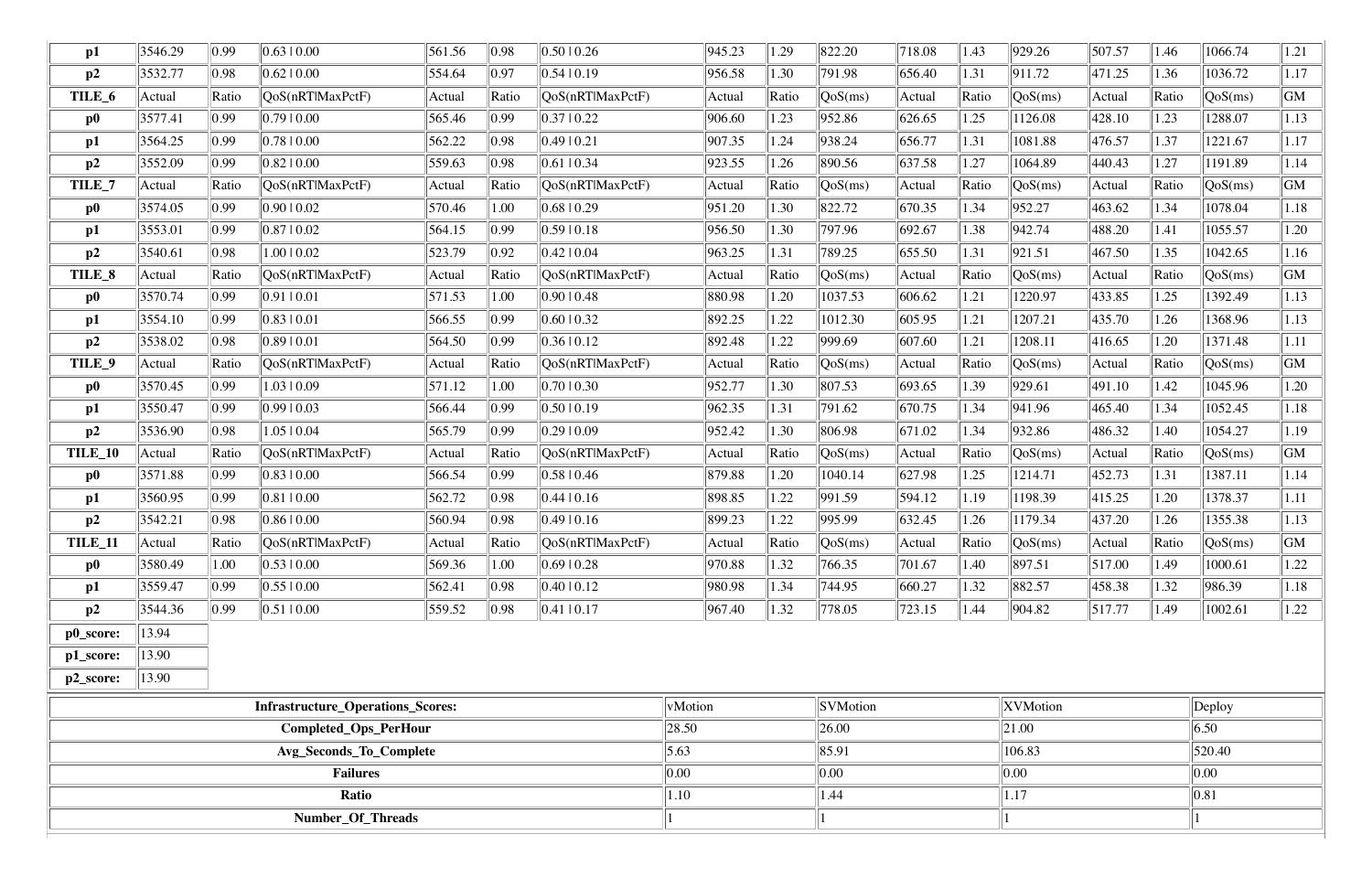| Summary                                 | $\left\Vert \text{Run}\right\Vert$ Compliant | Turbo_Setting:0          |
|-----------------------------------------|----------------------------------------------|--------------------------|
|                                         | $\mathbb{N}$ umber_Of_Compliance_Issues(0)*  | $\vert$ Median_Phase(p1) |
| Unreviewed_VMmark3_Applications_Score   | 13.90                                        |                          |
| Unreviewed_VMmark3_Infrastructure_Score | 1.11                                         |                          |
| Unreviewed_VMmark3_Score                | 11.34                                        |                          |

# **Configuration**

|                                                                                                                         | <b>Virtualization Software</b>                            |
|-------------------------------------------------------------------------------------------------------------------------|-----------------------------------------------------------|
| Hypervisor Vendor,<br>Product, Version, and Build /<br>Availability Date (MM-DD-<br>YYYY)                               | VMware ESXi 7.0 U2a, Build 17867351 / 04-29-2021          |
| Datacenter Management<br>Software Vendor,<br>Product, Version, and Build /<br>Availability Date (MM-DD-<br>YYYY)        | VMware vCenter Server 7.0 U1c Build 17327586 / 12-17-2020 |
| Supplemental Software                                                                                                   | None                                                      |
|                                                                                                                         | <b>Servers</b>                                            |
| Number of Servers in System<br><b>Under Test</b><br>$\alpha$  (all subsequent fields in this<br>section are per server) |                                                           |
| Server Manufacturer and Model                                                                                           | Dell EMC PowerEdge R7515                                  |
| Processor Vendor and Model                                                                                              | AMD EPYC 7763                                             |
| Processor Speed (GHz) / Turbo<br><b>Boost Speed (GHz)</b>                                                               | 2.45/3.5                                                  |
| <b>Total Sockets/Total Cores/Total</b><br>Threads                                                                       | 1 Sockets / 64 Cores / 128 Threads                        |
| Primary CPU Cache                                                                                                       | $32$ KB I + 32 KB D on chip per core                      |
| Secondary CPU Cache                                                                                                     | 512 KB I+D on chip per core                               |
| Other CPU Cache                                                                                                         | 256 MB I+D on chip per chip, 32 MB shared / 8 cores       |
| <b>BIOS</b> Version                                                                                                     | 2.5.5                                                     |
| Memory Size (in GB, Number<br>of DIMMs)                                                                                 | 1024,16                                                   |
| Memory Type and Speed                                                                                                   | 64 GB 2Rx4 DDR4-3200                                      |
| Disk Subsystem Type                                                                                                     | FC SAN                                                    |
| Number of Disk Controllers                                                                                              |                                                           |

| Turbo_Setting:0  |
|------------------|
| Median_Phase(p1) |
|                  |
|                  |
|                  |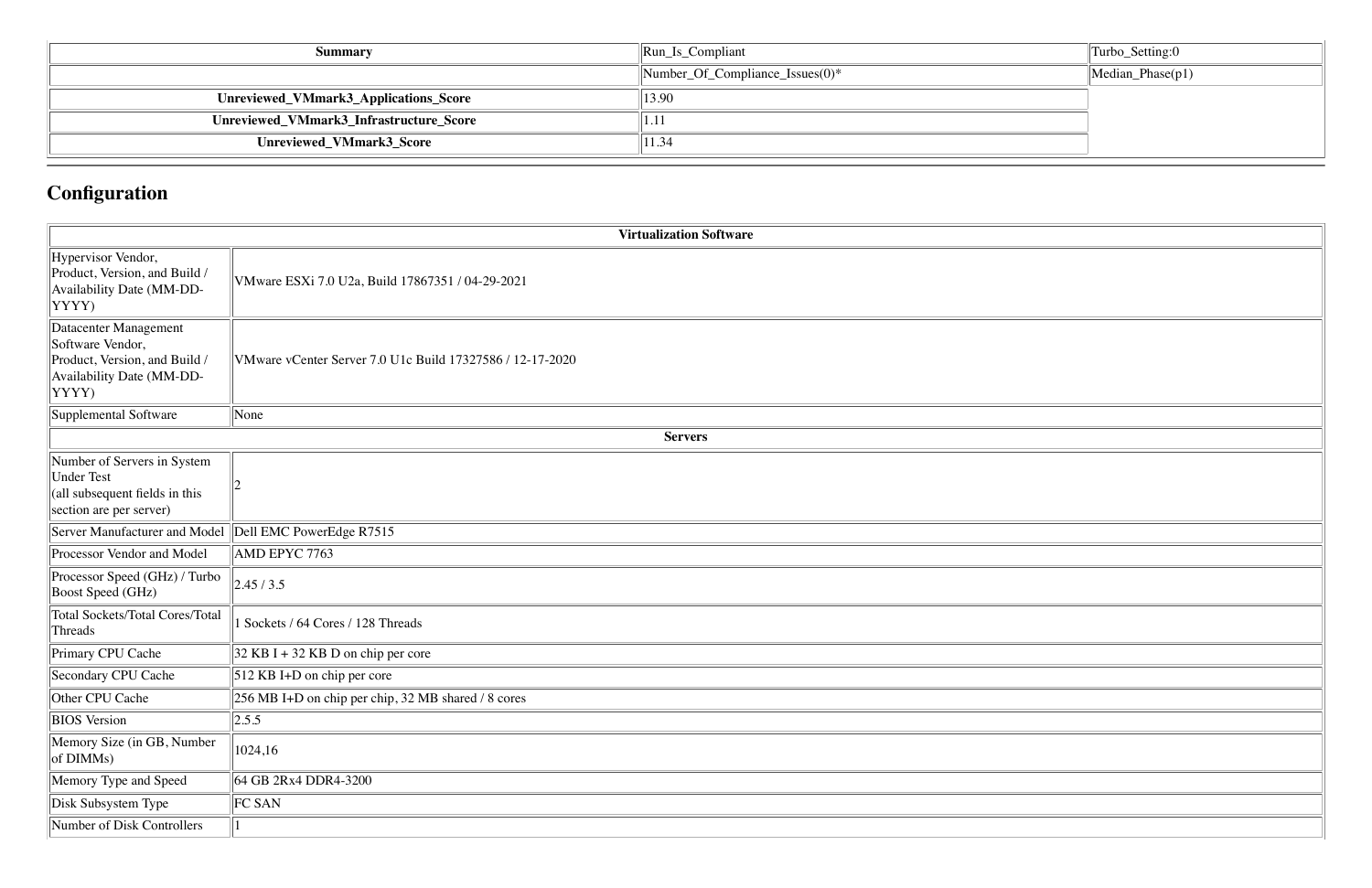| Disk Controller Vendors and<br>Models                   | Dell HBA330 Mini(Embedded)                                         |
|---------------------------------------------------------|--------------------------------------------------------------------|
| <b>Total Number of Physical Disks</b><br>for Hypervisor |                                                                    |
| Disk Vendors, Models,<br>Capacities, and Speeds         | Dell, MTFDDAK480TDN, 480GB SSD                                     |
| Number of Host Bus Adapters                             |                                                                    |
| Host Bus Adapter Vendors and<br>Models                  | QLogic QLE2692                                                     |
| Number of Network Controllers $\ 2\ $                   |                                                                    |
| Network Controller Vendors and<br>Models                | 2x Mellanox ConnectX-5 Ex 100 GbE Dual-port                        |
| Other Hardware                                          | None                                                               |
| Other Software                                          | None                                                               |
| Hardware Availability Date<br>$(MM-DD-YYYY)$            | $ 03 - 15 - 2021$                                                  |
| <b>BIOS</b> Availability Date (MM-<br>$ DD-YYYY$        | 10-07-2021                                                         |
| Software Availability Date<br>$(MM-DD-YYYY)$            | 04-29-2021                                                         |
|                                                         | <b>Network</b>                                                     |
| Network Switch Vendors and<br>Models                    | 1x Dell EMC PowerSwitch Z9100-ON 100GbE Switch                     |
| Network Speed                                           | 1 x 100Gbps for vMotion Traffic<br>1 x 100Gbps for VM traffic      |
|                                                         | <b>Primary Storage</b>                                             |
| Storage Category                                        | FC SAN                                                             |
| Storage Vendors, Models, and<br>Firmware Versions       | Dell EMC PowerMax 8000                                             |
| Storage Configuration Summary                           | • 1x 50TB LUN for VMs, Deploy Source and Infrastructure Operations |
|                                                         | <b>Datacenter Management Server</b>                                |
| System Model                                            | Dell EMC PowerEdge R7525                                           |
| Processor Vendor and Model                              | AMD EPYC 7763                                                      |
| Processor Speed (GHz)                                   | $\vert 2.45/3.50 \vert$                                            |
| Total Sockets/Total Cores/Total<br>Threads              | 2 Sockets/ 128 Cores/ 256 Threads                                  |

| <u> 1989 - Johann Stoff, deutscher Stoff, der Stoff, der Stoff, der Stoff, der Stoff, der Stoff, der Stoff, der S</u><br>-- |  |
|-----------------------------------------------------------------------------------------------------------------------------|--|
|                                                                                                                             |  |
|                                                                                                                             |  |
|                                                                                                                             |  |
|                                                                                                                             |  |
|                                                                                                                             |  |
|                                                                                                                             |  |
|                                                                                                                             |  |
|                                                                                                                             |  |
|                                                                                                                             |  |
|                                                                                                                             |  |
|                                                                                                                             |  |
|                                                                                                                             |  |
|                                                                                                                             |  |
|                                                                                                                             |  |
|                                                                                                                             |  |
|                                                                                                                             |  |
|                                                                                                                             |  |
|                                                                                                                             |  |
|                                                                                                                             |  |
|                                                                                                                             |  |
|                                                                                                                             |  |
|                                                                                                                             |  |
|                                                                                                                             |  |
|                                                                                                                             |  |
|                                                                                                                             |  |
|                                                                                                                             |  |
|                                                                                                                             |  |
|                                                                                                                             |  |
|                                                                                                                             |  |
|                                                                                                                             |  |
|                                                                                                                             |  |
|                                                                                                                             |  |
|                                                                                                                             |  |
|                                                                                                                             |  |
|                                                                                                                             |  |
|                                                                                                                             |  |
|                                                                                                                             |  |
|                                                                                                                             |  |
|                                                                                                                             |  |
|                                                                                                                             |  |
|                                                                                                                             |  |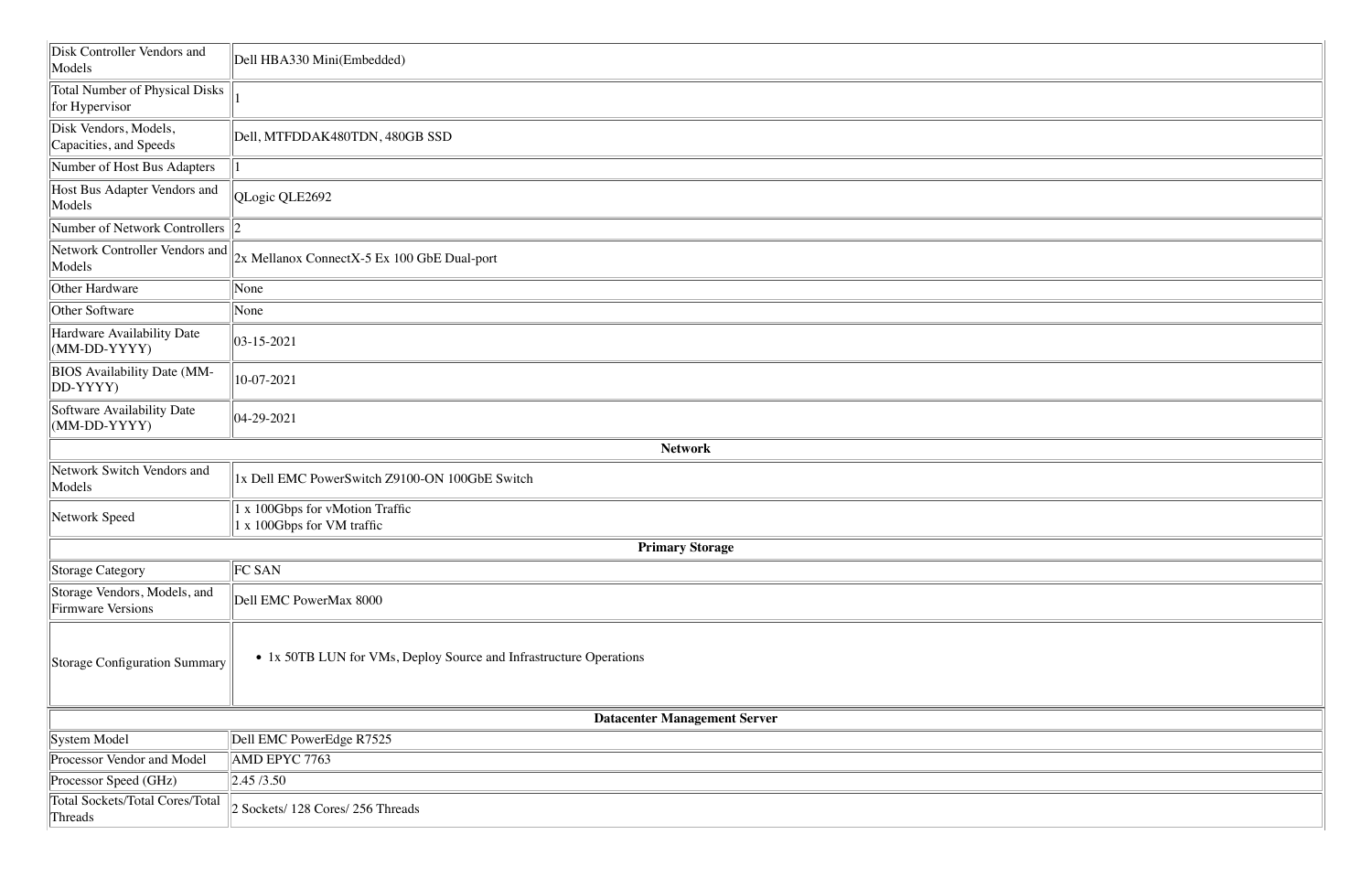| Memory Size (in GB, Number<br>$\vert$ of DIMMs)                              | 2048, 32                                                                                                   |                                                                                                                      |                                  |                        |                  |                |  |  |  |  |  |
|------------------------------------------------------------------------------|------------------------------------------------------------------------------------------------------------|----------------------------------------------------------------------------------------------------------------------|----------------------------------|------------------------|------------------|----------------|--|--|--|--|--|
| Network Controller(s) Vendors<br>and Models                                  |                                                                                                            | $2x$ Mellanox ConnectX-5 Ex 100 GbE Dual-port                                                                        |                                  |                        |                  |                |  |  |  |  |  |
| Virtual Center VM Operating<br>System, Version, Bitness, and<br>Service Pack | VMware ESXi 7.0 U2a, Build 17867351                                                                        |                                                                                                                      |                                  |                        |                  |                |  |  |  |  |  |
| Virtual Center VM Number of<br>vCPUs                                         |                                                                                                            |                                                                                                                      |                                  |                        |                  |                |  |  |  |  |  |
| Virtual Center VM Virtual<br>Memory (in GB)                                  | 19                                                                                                         |                                                                                                                      |                                  |                        |                  |                |  |  |  |  |  |
| Virtual Center VM Operating<br>System, Version, Bitness, and<br>Service Pack |                                                                                                            | VMware vCenter Server 7.0 U1c Build 17327586                                                                         |                                  |                        |                  |                |  |  |  |  |  |
| Other Hardware                                                               | None                                                                                                       |                                                                                                                      |                                  |                        |                  |                |  |  |  |  |  |
| Other Software                                                               | None                                                                                                       |                                                                                                                      |                                  |                        |                  |                |  |  |  |  |  |
|                                                                              |                                                                                                            |                                                                                                                      | <b>Clients</b>                   |                        |                  |                |  |  |  |  |  |
| Total Number of Virtual<br>Clients / Virtual Client<br>Hosts                 | $\left 13/2\right $                                                                                        |                                                                                                                      |                                  |                        |                  |                |  |  |  |  |  |
| System Model(s)                                                              | $\vert$ 2x Dell EMC PowerEdge R7525                                                                        |                                                                                                                      |                                  |                        |                  |                |  |  |  |  |  |
| Processor Vendor(s) and<br>Model(s)                                          | Client-Host1: AMD EPYC 7763<br>Client-Host2: AMD EPYC 7763                                                 |                                                                                                                      |                                  |                        |                  |                |  |  |  |  |  |
| Processor Speed(s) (GHz)                                                     | Client-Host1: 2.45 GHz<br>Client-Host2: 2.45 GHz                                                           |                                                                                                                      |                                  |                        |                  |                |  |  |  |  |  |
| Total Sockets/Total<br>Cores/Total Threads                                   |                                                                                                            | Client-Host1: 2 Sockets / 128 Cores / 256 Threads<br>Client-Host2: 2 Sockets / 128 Cores / 256 Threads               |                                  |                        |                  |                |  |  |  |  |  |
| Memory per Virtual Client<br>Host                                            | $ $ Client-Host1: 2048 GB<br>Client-Host2: 2048 GB                                                         |                                                                                                                      |                                  |                        |                  |                |  |  |  |  |  |
| Network Controller(s)<br>Vendors and Models                                  |                                                                                                            | Client-Host1:1x Mellanox ConnectX-5 Ex 100 GbE Dual-port<br>Client-Host2:1x Mellanox ConnectX-5 Ex 100 GbE Dual-port |                                  |                        |                  |                |  |  |  |  |  |
| Virtual Client Networking<br>Notes                                           | vSwitch0 on vmnic2 for VMs and Management (100Gbps)<br>vSwitch2 on vmnic3 for vMotion (100Gbps)            |                                                                                                                      |                                  |                        |                  |                |  |  |  |  |  |
| Virtual Client Storage<br>Notes                                              | All Virtual Clients storage on PowerMax 8000 FC SAN storage and used the same FC storage LUNs as SUT hosts |                                                                                                                      |                                  |                        |                  |                |  |  |  |  |  |
| Other Hardware                                                               | None                                                                                                       |                                                                                                                      |                                  |                        |                  |                |  |  |  |  |  |
| Other Software                                                               |                                                                                                            | All client hosts used VMware ESXi 7.0 U2a Build 17867351 for operating system                                        |                                  |                        |                  |                |  |  |  |  |  |
|                                                                              |                                                                                                            |                                                                                                                      | <b>Security Mitigations</b>      |                        |                  |                |  |  |  |  |  |
|                                                                              |                                                                                                            |                                                                                                                      |                                  |                        | <b>Mitigated</b> |                |  |  |  |  |  |
| <b>Vulnerability</b>                                                         | <b>CVE</b>                                                                                                 | <b>Exploit Name</b>                                                                                                  | <b>Public Vulnerability Name</b> | <b>Server Firmware</b> | <b>ESXi</b>      | <b>Gues</b>    |  |  |  |  |  |
| Spectre                                                                      | 2017-5753                                                                                                  | Variant 1                                                                                                            | <b>Bounds Check Bypass</b>       | N/A                    | Not Vulnerable   | Not Vulnerable |  |  |  |  |  |

|                        | Not Vulnerable                                                                                                   | Not Vulnerable  |
|------------------------|------------------------------------------------------------------------------------------------------------------|-----------------|
| <b>Server Firmware</b> | <b>Mitigated</b><br><b>ESXi</b>                                                                                  | <b>Guest OS</b> |
|                        |                                                                                                                  |                 |
|                        |                                                                                                                  |                 |
|                        |                                                                                                                  |                 |
|                        |                                                                                                                  |                 |
|                        |                                                                                                                  |                 |
|                        |                                                                                                                  |                 |
|                        |                                                                                                                  |                 |
|                        |                                                                                                                  |                 |
|                        |                                                                                                                  |                 |
|                        |                                                                                                                  |                 |
|                        |                                                                                                                  |                 |
|                        | and the control of the control of the control of the control of the control of the control of the control of the |                 |
|                        |                                                                                                                  |                 |
|                        |                                                                                                                  |                 |
|                        |                                                                                                                  |                 |
|                        |                                                                                                                  |                 |
|                        |                                                                                                                  |                 |
|                        |                                                                                                                  |                 |
|                        |                                                                                                                  |                 |
|                        |                                                                                                                  |                 |
|                        |                                                                                                                  |                 |
|                        |                                                                                                                  |                 |
|                        |                                                                                                                  |                 |
|                        |                                                                                                                  |                 |
|                        |                                                                                                                  |                 |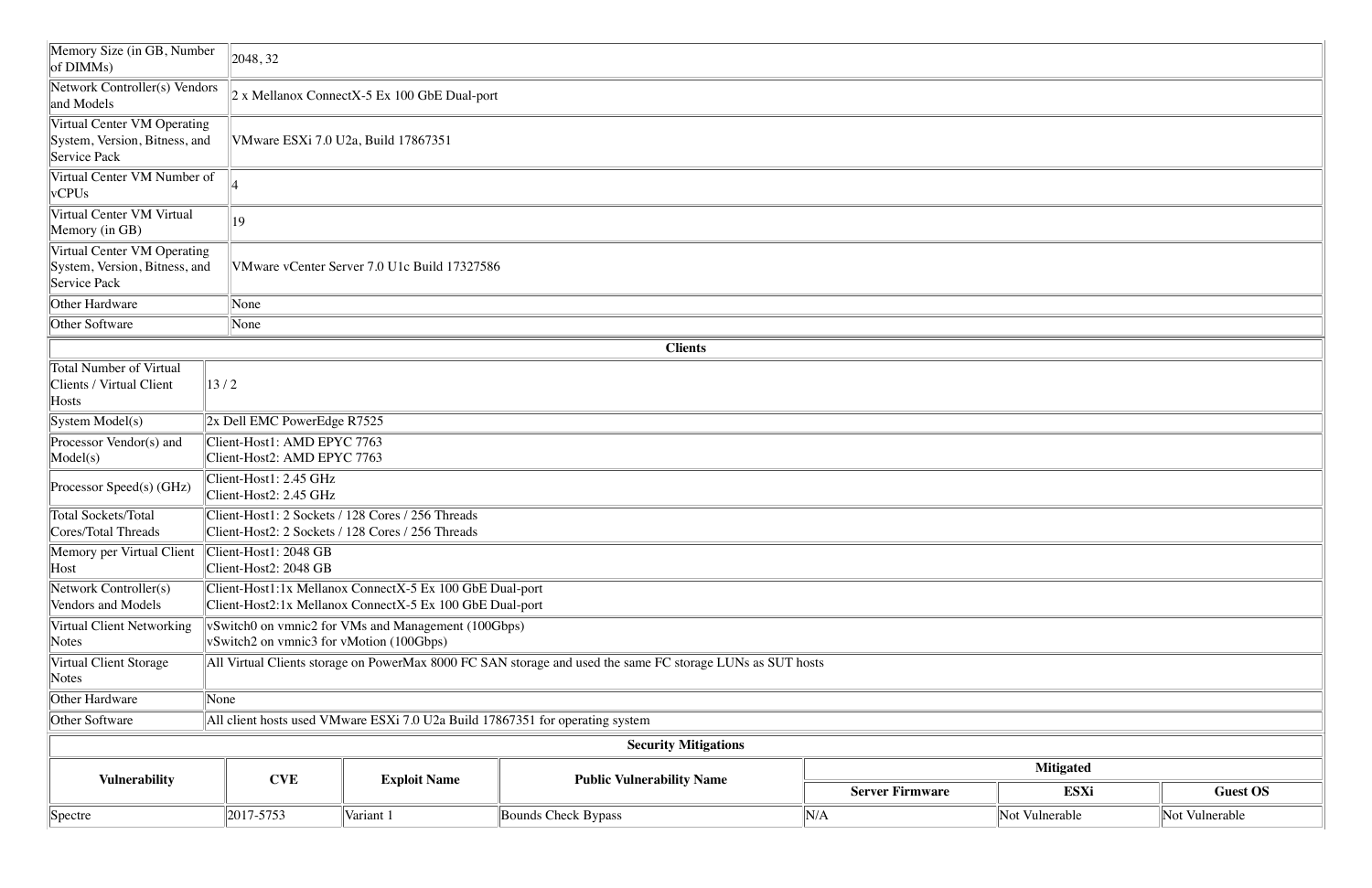| Spectre        | $ 2017 - 5715 $             | Variant 2  | <b>Branch Target Injection</b> | Not Vulnerable | Not Vulnerable | Not Vulnerable |
|----------------|-----------------------------|------------|--------------------------------|----------------|----------------|----------------|
| Meltdown       | 2017-5754                   | Variant 3  | Rogue Data Cache Load          | N/A            | Not Vulnerable | Not Vulnerable |
| $ Spectre-NG $ | 2018-3640                   | Variant 3a | Rogue System Register Read     | Not Vulnerable | N/A            | $\ N/A$        |
| $ Spectre-NG $ | 2018-3639                   | Variant 4  | Speculative Store Bypass       | N/A            | Not Vulnerable | Not Vulnerable |
| Foreshadow     | 2018-3615                   | Variant 5  | L1 Terminal Fault - SGX        | N/A            | N/A            | N/A            |
| Foreshadow-NG  | 2018-3620                   | Variant 5  | 1 Terminal Fault - OS          | 'N/A           | $\mathbb{N}/A$ | Not Vulnerable |
| Foreshadow-NG  | $\frac{12018 - 3646}{2018}$ | Variant 5  | L1 Terminal Fault - VMM        | 'N/A           | Not Vulnerable | $\mathbb{N}/A$ |

## **Notes for Workload**

Template deployed with disk type: Thick Eager

### **Virtualization Software Notes**

- vSphere DRS Migration Threshold level set to 1
- !"Logical CPU configuration changed for all multi-CPU VMs except for PrimeClient to 1 socket with multiple cores (default: Single core per socket)
- Logging disabled for all VMs except for the template VMs (default: Enabled)
- !"CPU and Memory shares set to high for all DS3DB, ElasticDB, and ElasticLB VMs (default: Normal)
- CDROM removed from all VMs except for PrimeClient, and template VMs (default: Present)
- All memory reserved for DS3DB VMs (default: Non-reserved)
- sched.mem.pin set to TRUE for all DS3DB VMs (default: FALSE)
- !"sched.mem.lpage.enable1GPage set to TRUE for all DS3DB VMs (default: FALSE)
- CPU shares set to Low for all Standby VMs (default: Normal)
- Third virtual disk removed from DS3DB0 before cloning DS3DB VMs for other tiles

#### **Advanced Settings**

- /adv/Cpu/HTWholeCoreThreshold=0 (default:800)
- /adv/Numa/LocalityWeightActionAffinity=0 (default:130)
- /adv/mem/ShareScanGHz=0 (default:4)
- !"/adv/UserVars/SuppressShellWarning=1 (default:0)
- /adv/UserVars/HostClientCEIPOptIn=1 (default:0)

#### **Server Notes**

#### **Server BIOS Settings**

- L2 Stream HW Prefetcher disabled (default: Enabled)
- L2 Up Down Prefetcher disabled (default: Enabled)

#### **Networking Notes**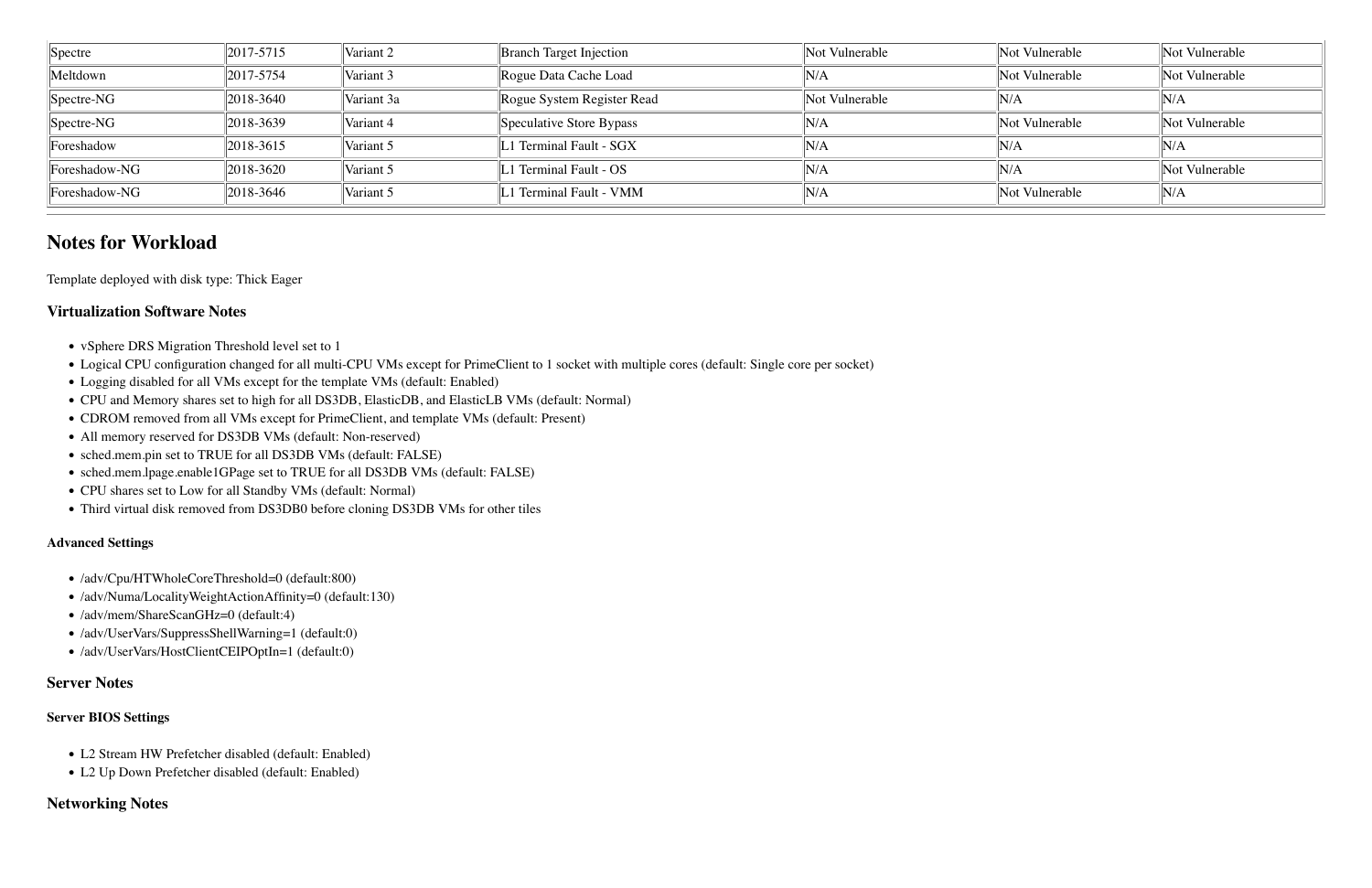- vSwitch0 on vmnic2 for Management and VMs (100Gbps)
	- $\circ$  vSwitch0 and vmnic2 MTU set to 9000 (default:1500)
- vSwitch3 on vmnic5 for vMotion (100Gbps)
	- $\circ$  vSwitch3 and vmnic5 MTU set to 9000 (default:1500)

#### **Storage Notes**

Host OS installed on 2x900GB(RAID1)WD SSDs Dell EMC PowerMax 8000

- Number of Directors:2
- Dell EMC PowerMax OS 5978.479.479
- 1x 50TB LUN used for VMmark (for VMs, Deploy, Storage vMotion and XVmotion)
- Round Robin IOPS limit set to 1 (default:1000)

#### **Datacenter Management Server Notes**

None

### **Operating System Notes**

SUT hosts used Dell customized ESXi 7.0 U2 ISO (VMware-VMvisor-Installer-7.0.0.update02-17867351.x86\_64-DellEMC\_customized-A04.iso) for OS installation.

#### **Software Notes**

None

#### **Client Notes**

The Client VMs were distributed across the client hosts as follows:

- Client-Host1: Client1, Client3, Client4, Client5, Client7, Client9, Client11, VMware vCenter Server
- Client-Host2: Client0, Client2, Client6, Client8, Client10, PrimeClient

#### **Client host advanced settings:**

- /adv/UserVars/HostClientCEIPOptIn = 1(default:0)
- $\bullet$  /adv/UserVars/SuppressShellWarning = 1(default:0)

#### **Client host vSwitch settings:**

- vSwitch0 on vmnic2 for VMs and Management (100Gbps)
	- $\circ$  vSwitch0 and vmnic2 MTU set to 9000 (default:1500)
- vSwitch2 on vmnic3 for vMotion (100Gbps)
	- $\circ$  vSwitch2 and vmnic3 MTU set to 9000 (default:1500)

#### **Other Notes**